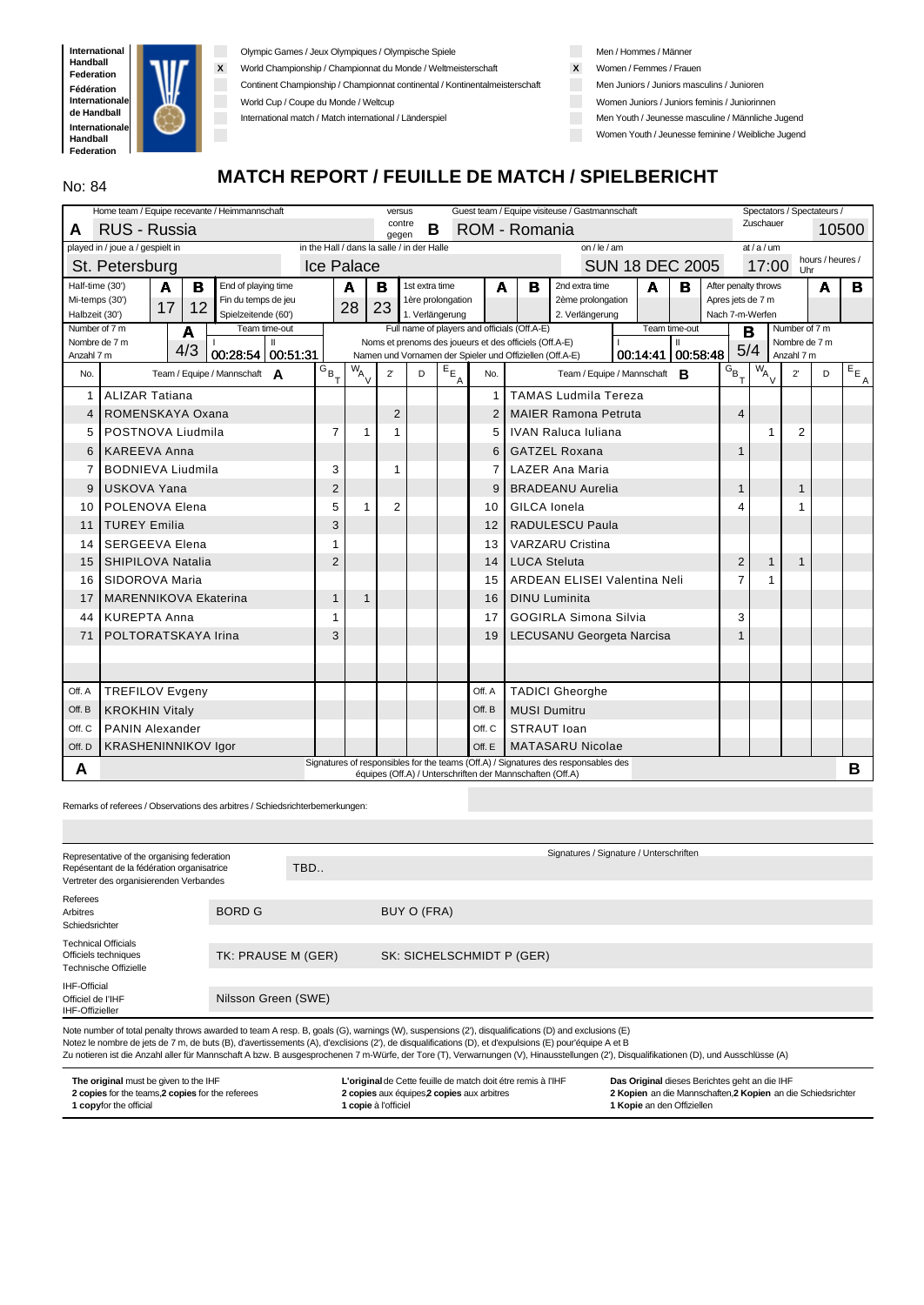**XVIIth Women's World Championship 2005**

**WOMEN**

SUN 18 DEC 2005 17:00

**Gold Medal Match**



h

**Results**

# Match No: 84 **RUS 28 - 23 ROM (17-12) (11-11)**

| Referees:       | BORD G / BUY O (FRA)         |                  |             |     |      |                |                |                |           |              |                   |                  |                           | <b>RUNNING SCORE</b>                          |                                                     |
|-----------------|------------------------------|------------------|-------------|-----|------|----------------|----------------|----------------|-----------|--------------|-------------------|------------------|---------------------------|-----------------------------------------------|-----------------------------------------------------|
|                 |                              |                  |             |     |      |                |                |                |           |              |                   |                  |                           | <b>RUS - ROM</b>                              |                                                     |
|                 |                              |                  |             |     |      |                |                |                |           |              |                   |                  |                           |                                               |                                                     |
|                 | <b>RUS - Russia</b>          |                  |             |     |      |                |                |                |           |              |                   |                  |                           | 1st Half                                      |                                                     |
|                 | <b>Players</b>               |                  |             |     |      | <b>Shots</b>   |                |                |           |              |                   | <b>Penalties</b> |                           |                                               | 0 (1) 1 ARDEAN ELISEI V<br>0 (2') 2 ARDEAN ELISEI V |
| No.             | Name                         | G/S              | %           | 6m  | Wing | 9m             | 7 <sub>m</sub> | <b>FB</b>      | BT        | YC           | $ 2$ Min RC $ EX$ |                  |                           | TUREY E 1 (2') 2                              |                                                     |
| $\mathbf{1}$    | <b>ALIZAR Tatiana</b>        |                  |             |     |      |                |                |                |           |              |                   |                  |                           | TUREY E 2 (3') 2                              |                                                     |
| $\overline{4}$  | ROMENSKAYA Oxana             |                  |             |     |      |                |                |                |           |              | $\overline{2}$    |                  | POSTNOVA L 3 (4)          | $\overline{2}$                                |                                                     |
| 5               | POSTNOVA Liudmila            | 7/12             | 58          |     |      | 4/8            |                | 2/3            | 1/1       | $\mathbf{1}$ | $\mathbf{1}$      |                  | POLENOVA E 4 (5')         | $\mathbf{3}$                                  | 3 (4') 3 GOGIRLA S                                  |
| 6               | <b>KAREEVA Anna</b>          | 0/2              | $\mathbf 0$ |     |      | 0/1            |                |                | 0/1       |              |                   |                  | POSTNOVA L 5 (6)          | $\overline{\mathbf{3}}$                       |                                                     |
| $\overline{7}$  | <b>BODNIEVA Liudmila</b>     | 3/5              | 60          | 2/4 |      |                |                | 1/1            |           |              | $\mathbf{1}$      |                  |                           | $5$ $(7)$ 4 MAIER R                           |                                                     |
| 9               | USKOVA Yana                  | 2/3              | 67          | 1/1 | 1/2  |                |                |                |           |              |                   |                  | POLENOVA E 6 (8')         | $\overline{4}$                                |                                                     |
| 10              | POLENOVA Elena               | 5/10             | 50          |     |      | 3/7            | 2/3            |                |           | $\mathbf{1}$ | $\overline{2}$    |                  | MARENNIKOVA E 7 (8')      | $\overline{4}$<br>POSTNOVAL 8 (10) 4          |                                                     |
| 11              | <b>TUREY Emilia</b>          | 3/4              | 75          |     | 1/2  |                | 1/1            | 1/1            |           |              |                   |                  |                           | 8 (11') 5 GILCA I                             |                                                     |
| 14              | SERGEEVA Elena               | 1/3              | 33          |     |      | 1/3            |                |                |           |              |                   |                  |                           | SHIPILOVAN 9 (14') 5                          |                                                     |
| 15              | SHIPILOVA Natalia            | 2/3              | 67          | 1/2 |      |                |                | 1/1            |           |              |                   |                  |                           | BODNIEVA L 10 (15') 5                         |                                                     |
| 16              | SIDOROVA Maria               |                  |             |     |      |                |                |                |           |              |                   |                  |                           | POLENOVA E 11 (16') 5                         |                                                     |
| 17              | MARENNIKOVA Ekaterina        | 1/2              | 50          |     |      |                |                | 1/2            |           | $\mathbf{1}$ |                   |                  |                           | 11 (18') 6 GILCA I<br>POLENOVA E 12 (19') 6   |                                                     |
| 44              | <b>KUREPTA Anna</b>          | $\overline{1/2}$ | 50          |     |      | 1/2            |                |                |           |              |                   |                  |                           | 12 (22') 7 GILCA I                            |                                                     |
| 71              | POLTORATSKAYA Irina          | 3/8              | 38          | 1/1 |      | 2/6            |                |                | 0/1       |              |                   |                  |                           | 12 (22') 8 GATZEL R                           |                                                     |
|                 | Bench / Team                 |                  |             |     |      |                |                |                |           |              |                   |                  | DLTORATSKAYA   13 (23') 8 |                                               |                                                     |
|                 | <b>Totals</b>                | 28/54            | 52          | 5/8 | 2/4  | 11/27          | 3/4            | 6/8            | 1/3       | 3            | 6                 |                  | <b>OLTORATSKAYA I</b>     | 13 (23') 9 MAIER R<br>14(24)9                 |                                                     |
|                 |                              |                  |             |     |      |                |                |                |           |              |                   |                  |                           |                                               | 14 (25') 10 GOGIRLA S                               |
|                 | <b>Goalkeepers</b>           |                  |             |     |      | <b>Saves</b>   |                |                |           |              |                   |                  |                           | BODNIEVA L 15 (26') 10                        |                                                     |
| No.             | Name                         | S/S              | %           | 6m  | Wing | 9m             | 7m             | <b>FB</b>      | <b>BT</b> |              |                   |                  |                           | POLENOVA E 16 (27') 10                        |                                                     |
| $\mathbf{1}$    | <b>ALIZAR Tatiana</b>        | 11/23            | 48          | 2/3 | 2/3  | 4/7            | 1/4            | 2/6            |           |              |                   |                  |                           | 16 (28') 11 LUCA S<br>BODNIEVA L 17 (28') 11  |                                                     |
| 16              | SIDOROVA Maria               | 7/18             | 39          | 2/5 | 0/3  | 4/6            | 0/1            | 1/3            |           |              |                   |                  |                           | 17 (30') 12 LUCA S                            |                                                     |
|                 | <b>Totals</b>                | 18/41            | 44          | 4/8 | 2/6  | 8/13           | 1/5            | 3/9            |           |              |                   |                  |                           |                                               |                                                     |
|                 |                              |                  |             |     |      |                |                |                |           |              |                   |                  |                           | 2nd Half                                      |                                                     |
|                 | <b>ROM - Romania</b>         |                  |             |     |      |                |                |                |           |              |                   |                  |                           | POSTNOVAL 18 (31') 12<br>USKOVA Y 19 (32') 12 |                                                     |
|                 |                              |                  |             |     |      |                |                |                |           |              |                   |                  |                           | 19 (33') 13 GILCA I                           |                                                     |
|                 | <b>Players</b>               |                  |             |     |      | <b>Shots</b>   |                |                |           |              |                   | <b>Penalties</b> |                           | 19 (33')                                      | 14 ARDEAN ELISEI V                                  |
| No.             | Name                         | G/S              | %           | 6m  | Wing | 9m             | 7 <sub>m</sub> | <b>FB</b>      | BT        |              | YC 2Min RC EX     |                  |                           | POSTNOVA L 20 (34') 14                        |                                                     |
| $\mathbf{1}$    | TAMAS Ludmila Tereza         |                  |             |     |      |                |                |                |           |              |                   |                  | TUREY E 21                | (35')<br>14<br>21<br>(36')                    | 15 MAIER R                                          |
| $\overline{2}$  | <b>MAIER Ramona Petruta</b>  | 4/5              | 80          |     | 1/2  |                | 3/3            |                |           |              |                   |                  | POSTNOVA L 22             | $(38')$ 15                                    |                                                     |
| 5               | IVAN Raluca Iuliana          |                  |             |     |      |                |                |                |           | $\mathbf{1}$ | $\overline{2}$    |                  |                           | (39')<br>22                                   | 16 LECUSANU G                                       |
| 6               | <b>GATZEL Roxana</b>         | 1/2              | 50          |     |      | 0/1            |                | 1/1            |           |              |                   |                  |                           | 22                                            | (40') 17 ARDEAN ELISEI V                            |
| $\overline{7}$  | <b>LAZER Ana Maria</b>       |                  |             |     |      |                |                |                |           |              |                   |                  | POSTNOVA L 23             | (42)<br>17<br>23<br>(45)                      | 18 ARDEAN ELISEI V                                  |
| 9               | <b>BRADEANU Aurelia</b>      | 1/4              | 25          | 0/1 |      | 1/1            |                | 0/2            |           |              | $\mathbf{1}$      |                  | OLTORATSKAYA   24 (46')   | 18                                            |                                                     |
| 10              | GILCA Ionela                 | 4/6              | 67          | 4/6 |      |                |                |                |           |              | $\mathbf{1}$      |                  |                           | 24 (47') 19 GOGIRLA S                         |                                                     |
| 12 <sup>2</sup> | RADULESCU Paula              |                  |             |     |      |                |                |                |           |              |                   |                  | USKOVA Y 25 (48')         | 19                                            |                                                     |
| 13              | <b>VARZARU Cristina</b>      | 0 <sub>1</sub>   | $\mathbf 0$ |     | 0/1  |                |                |                |           |              |                   |                  | SERGEEVA E 26             | (49)<br>19                                    |                                                     |
| 14              | <b>LUCA Steluta</b>          | 2/8              | 25          |     | 1/1  | 1/6            |                | $O$ 1          |           | $\mathbf{1}$ | $\mathbf{1}$      |                  | KUREPTA A 27 (50')        | 19<br>27 (55')                                | 20 MAIER R                                          |
| 15              | ARDEAN ELISEI Valentina Neli | 7/13             | 54          | 0/1 | 2/2  | 0/3            |                | 5/7            |           | $\mathbf{1}$ |                   |                  |                           | 27 (57')                                      | 21 BRADEANU A                                       |
| 16              | <b>DINU Luminita</b>         | 0 <sub>1</sub>   | $\mathbf 0$ |     |      |                |                | O <sub>1</sub> |           |              |                   |                  |                           |                                               | 27 (58') 22 ARDEAN ELISEI V                         |
| 17              | <b>GOGIRLA Simona Silvia</b> | 3/10             | 30          |     |      | 2/8            | 1/2            |                |           |              |                   |                  |                           | SHIPILOVA N 28 (59') 22                       |                                                     |
| 19              | LECUSANU Georgeta Narcisa    | 1/5              | 20          |     |      | 1/5            |                |                |           |              |                   |                  |                           | 28                                            | (59') 23 ARDEAN ELISEI V                            |
|                 | Bench / Team                 |                  |             |     |      |                |                |                |           |              |                   |                  |                           |                                               |                                                     |
|                 | Totals                       | 23/55            | 42          | 4/8 | 4/6  | 5/24           | 4/5            | 6/12           |           | 3            | 5                 |                  |                           |                                               |                                                     |
|                 |                              |                  |             |     |      |                |                |                |           |              |                   |                  |                           |                                               |                                                     |
|                 | <b>Goalkeepers</b>           |                  |             |     |      | <b>Saves</b>   |                |                |           |              |                   |                  |                           |                                               |                                                     |
| No.             | <b>Name</b>                  | S/S              | %           | 6m  | Wing | 9 <sub>m</sub> | 7 <sub>m</sub> | <b>FB</b>      | BT        |              |                   |                  |                           |                                               |                                                     |

|     | Goalkeepers                 |                |    |     |      | <b>Saves</b> |     |     |     |
|-----|-----------------------------|----------------|----|-----|------|--------------|-----|-----|-----|
| No. | Name                        | S/S            | %  | 6m  | Wing | 9m           | 7m  | FB  | вт  |
|     | <b>TAMAS Ludmila Tereza</b> | 4/16           | 25 | 1/3 | 0/1  | 1/7          | 0/1 | 1/2 | 1/2 |
| 12  | RADULESCU Paula             | 0 <sup>3</sup> | 0  |     | 0/1  | 0/1          |     | 0/1 |     |
| 16  | <b>DINU Luminita</b>        | 12/25          | 48 | 2/5 | 2/2  | 5/9          | 1/3 | 1/5 | 1/1 |
|     | Totals                      | 16/44          | 36 | 3/8 | 2/4  | 6/17         | 1/4 | 2/8 | 2/3 |

**LEGEND<br>G/S** Goals / Shots<br>**S/S** Saves / Shots<br>**YC** Yellow Cards **G/S** Goals / Shots **%** Efficiency **6m** 6-metre Shots **7m** 7-metre Shots **9m** 9-metre Shots **S/S** Saves / Shots **Wing** Wing Shots **FB** Fast Breaks **BT** Breaktroughs **EX** Exclusions **YC** Yellow Cards **RC** Red Cards **2Min** 2 Minute Suspensions **+** 2 Minute + 2 Minute Suspensions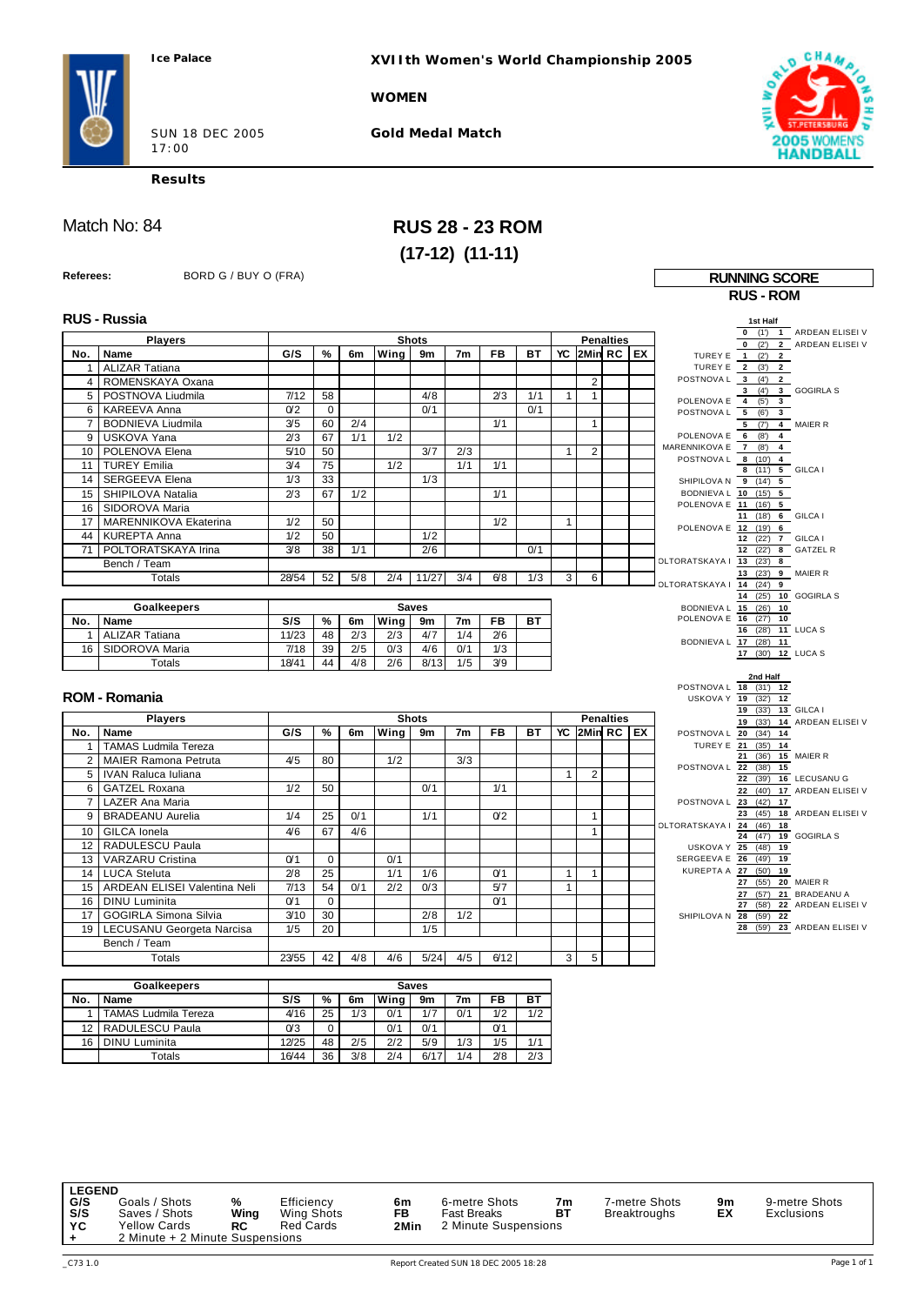**XVIIth Women's World Championship 2005**

**WOMEN**



SUN 18 DEC 2005 17:00

**Gold Medal Match**



**Match Team Statistics**

## Match No: 84 **RUS 28 - 23 ROM (17-12) (11-11)**

**Referees:** BORD G / BUY O (FRA)

### **RUS - Russia**

|     | <b>Players</b>               |       |    |     |      | <b>Shots</b> |                |           |     |                | <b>Offence</b> |                       | <b>Defence</b> |   |            | <b>Penalties</b> |    |           |
|-----|------------------------------|-------|----|-----|------|--------------|----------------|-----------|-----|----------------|----------------|-----------------------|----------------|---|------------|------------------|----|-----------|
| No. | Name                         | G/S   | %  | 6m  | Wing | 9m           | 7 <sub>m</sub> | <b>FB</b> | BT  | AS             | ΤF             | <b>ST</b>             | <b>BS</b>      |   | YC 2Min RC |                  | EX | <b>TP</b> |
|     | <b>ALIZAR Tatiana</b>        |       |    |     |      |              |                |           |     |                |                |                       |                |   |            |                  |    | 30:07     |
|     | ROMENSKAYA Oxana             |       |    |     |      |              |                |           |     |                |                |                       | $\overline{4}$ |   | 2          |                  |    | 31:58     |
|     | 5   POSTNOVA Liudmila        | 7/12  | 58 |     |      | 4/8          |                | 2/3       | 1/1 | 3              | 2              |                       |                |   |            |                  |    | 40:07     |
| 6   | KAREEVA Anna                 | 0/2   | 0  |     |      | 0/1          |                |           | 0/1 |                | 3              |                       |                |   |            |                  |    | 19:01     |
|     | <b>BODNIEVA Liudmila</b>     | 3/5   | 60 | 2/4 |      |              |                | 1/1       |     |                |                |                       |                |   |            |                  |    | 40:56     |
| 9   | USKOVA Yana                  | 2/3   | 67 | 1/1 | 1/2  |              |                |           |     |                |                |                       |                |   |            |                  |    | 45:58     |
| 10  | POLENOVA Elena               | 5/10  | 50 |     |      | 3/7          | 2/3            |           |     | $\overline{2}$ |                |                       | $\overline{2}$ |   | 2          |                  |    | 31:19     |
| 11  | <b>TUREY Emilia</b>          | 3/4   | 75 |     | 1/2  |              | 1/1            | 1/1       |     |                |                |                       |                |   |            |                  |    | 46:00     |
| 14  | <b>SERGEEVA Elena</b>        | 1/3   | 33 |     |      | 1/3          |                |           |     |                | 2              |                       |                |   |            |                  |    | 28:34     |
| 15  | SHIPILOVA Natalia            | 2/3   | 67 | 1/2 |      |              |                | 1/1       |     |                |                |                       |                |   |            |                  |    | 22:18     |
| 16  | SIDOROVA Maria               |       |    |     |      |              |                |           |     | $\overline{2}$ |                |                       |                |   |            |                  |    | 29:53     |
| 17  | <b>MARENNIKOVA Ekaterina</b> | 1/2   | 50 |     |      |              |                | 1/2       |     |                | 4              | $\overline{2}$        |                |   |            |                  |    | 27:51     |
| 44  | <b>KUREPTA Anna</b>          | 1/2   | 50 |     |      | 1/2          |                |           |     |                |                |                       |                |   |            |                  |    | 8:42      |
| 71  | POLTORATSKAYA Irina          | 3/8   | 38 | 1/1 |      | 2/6          |                |           | 0/1 | 2              | 2              |                       |                |   |            |                  |    | 17:16     |
|     | Bench / Team                 |       |    |     |      |              |                |           |     |                |                |                       |                |   |            |                  |    |           |
|     | Totals                       | 28/54 | 52 | 5/8 | 2/4  | 11/27        | 3/4            | 6/8       | 1/3 | 14             | 18             | $\mathbf{2}^{\prime}$ | 8              | 3 | 6          |                  |    |           |

|     | <b>Goalkeepers</b>    |          | Total Shots |     | 6m Shots | <b>Wing Shots</b> |    | 9m Shots |    | 7m Shots |    | <b>Fast Breaks</b> |    | <b>Breakthroughs</b> l |   |
|-----|-----------------------|----------|-------------|-----|----------|-------------------|----|----------|----|----------|----|--------------------|----|------------------------|---|
| No. | <b>Name</b>           | S/S      | %           | S/S | %        | S/S               | %  | S/S      | %  | S/S      | %  | S/S                | %  | S/S                    | % |
|     | <b>ALIZAR Tatiana</b> | 11/23    | 48          | 2/3 | 67       | 2/3               | 67 | 4/7      | 57 | 1/4      | 25 | 2/6                | 33 |                        |   |
| 16  | SIDOROVA Maria        | 7/18     | 39          | 2/5 | 40       | 0/3               |    | 4/6      | 67 | 0/1      |    | 1/3                | 33 |                        |   |
|     | Totals                | $18/4^4$ | 44          | 4/8 | 50       | 2/6               | 33 | 8/13     | 62 | 1/5      | 20 | 3/9                | 33 |                        |   |

| <b>Team Shots</b>    | Goals | <b>Saves</b> | <b>Missed</b> | Post | <b>Blocked</b> | <b>Total</b> | %  |
|----------------------|-------|--------------|---------------|------|----------------|--------------|----|
| 6m Shots             |       | د            |               |      |                |              | 63 |
| <b>Wing Shots</b>    |       |              |               |      |                |              | 50 |
| 9m Shots             |       | 6            |               |      |                | 27           | 41 |
| 7m Shots             |       |              |               |      | n/a            |              | 75 |
| <b>Fast Breaks</b>   |       |              |               |      |                |              | 75 |
| <b>Breakthroughs</b> |       |              |               |      |                |              | 33 |
| <b>Totals</b>        | 28    | 16           |               |      |                | 54           | 52 |

**Number of Attacks:** 65, **Scoring Efficiency:** 43%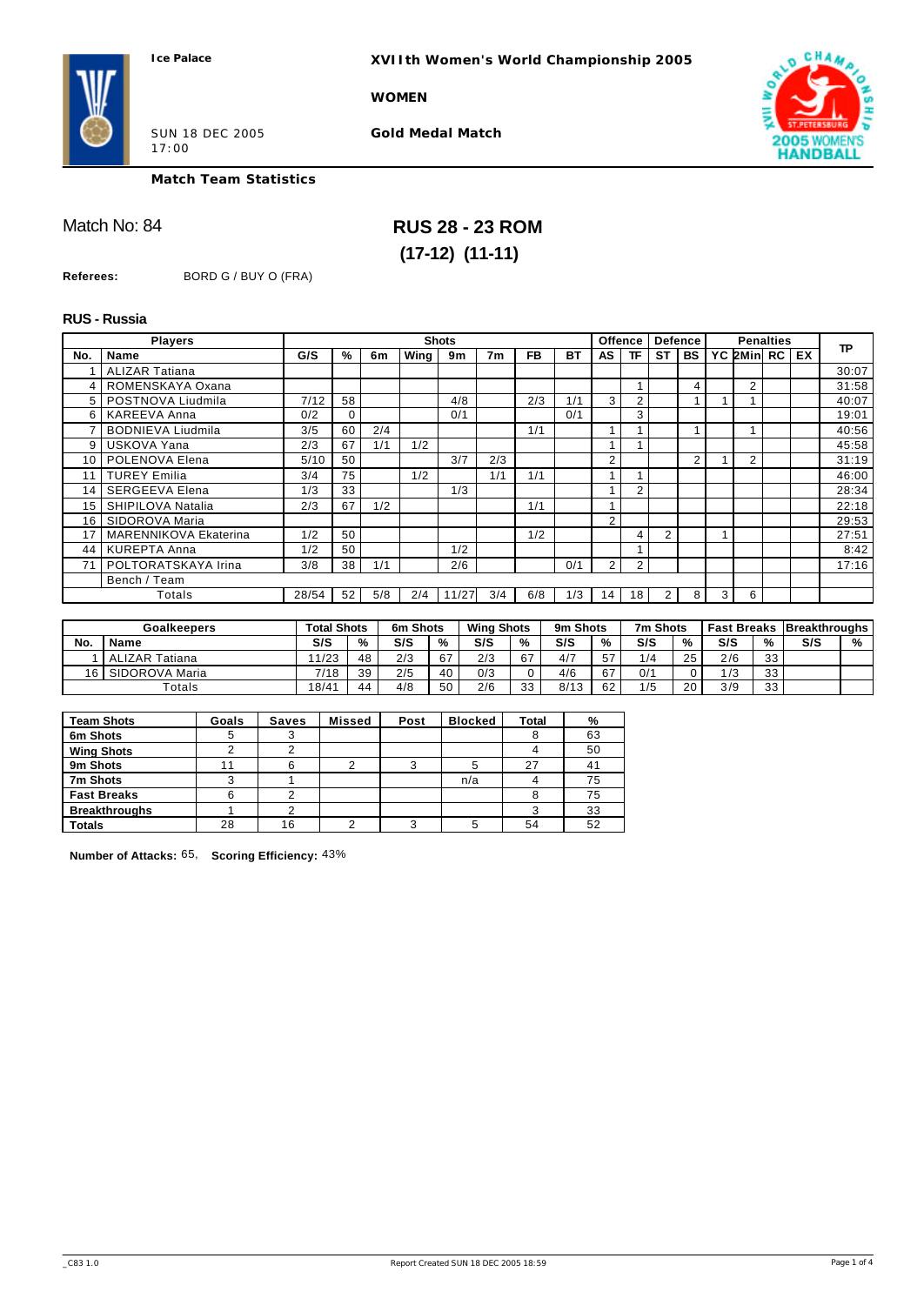**XVIIth Women's World Championship 2005**

### **WOMEN**



SUN 18 DEC 2005 17:00

**Gold Medal Match**

## **Match Team Statistics**

Match No: 84 **RUS 28 - 23 ROM (17-12) (11-11)** 

**Referees:** BORD G / BUY O (FRA)

### **RUS - Russia**

|                              |                      |                      | <b>Shots Distribution</b> |      |                      |                  |                          |
|------------------------------|----------------------|----------------------|---------------------------|------|----------------------|------------------|--------------------------|
| <b>Players</b>               |                      |                      |                           |      |                      |                  |                          |
| Goals / Shots                |                      |                      |                           |      |                      |                  |                          |
| 4 ROMENSKAYA O               | 5 POSTNOVA L         | 6 KAREEVA A          | 7 BODNIEVA L              |      | 9 USKOVA Y           | 10 POLENOVA E    | 11 TUREY E               |
|                              | 2/2<br>1/2           |                      | 1/1                       |      | 1/1                  | 2/2              | 1/1<br>1/1               |
|                              | 0/1<br>0/1           |                      |                           |      | 0/1                  |                  | 0/1                      |
|                              | 2/2<br>2/3           | 0/1                  | 2/2<br>0/1                | 0/1  | 1/1                  | 1/1              | 0/1<br>1/1<br>1/2<br>1/1 |
|                              | 1-Missed<br>1-Missed |                      |                           |      |                      | 1-Post           | 2-Blocked                |
|                              |                      |                      |                           |      |                      |                  |                          |
| 14 SERGEEVA E                | 15 SHIPILOVA N       | 17 MARENNIKOVA E     | 44 KUREPTA A              |      | 71 POLTORATSKAYA I   |                  |                          |
|                              | 0/1<br>0/1           | 1/1                  |                           | 1/1  |                      |                  |                          |
|                              |                      |                      |                           |      | 0/1                  |                  |                          |
| 1/1                          | 1/1<br>1/1           |                      | 0/1                       |      | 1/1<br>2/3           |                  |                          |
| 1-Post 1-Blocked             |                      |                      |                           |      | 1-Post 2-Blocked     |                  |                          |
|                              |                      |                      |                           |      |                      |                  |                          |
|                              |                      |                      |                           |      |                      |                  |                          |
| Team                         |                      | <b>Offence</b>       |                           |      | <b>Defence</b>       |                  |                          |
|                              |                      |                      |                           |      |                      |                  | Goalkeepers              |
| Goals / Shots                |                      |                      |                           |      |                      |                  | Saves / Shots            |
|                              |                      |                      |                           |      |                      |                  |                          |
|                              |                      |                      |                           |      |                      |                  |                          |
| 2/3<br>5/5<br>4/6            |                      |                      | 1/3                       |      |                      |                  | 1/1<br>2/6<br>0/2        |
| 0/2<br>0/3                   | 1/2                  | <b>Breakthroughs</b> |                           |      | <b>Breakthroughs</b> | 2/2              | 3/6                      |
| 1/4<br>9/10<br>7/11          | ╲                    |                      |                           |      |                      |                  | 8/13<br>1/2              |
|                              |                      | 2/9                  |                           |      | 1/8                  | 0/1              | 3/11                     |
| 2-Missed 3-Post<br>5-Blocked |                      |                      |                           |      |                      |                  |                          |
|                              |                      |                      |                           |      |                      |                  |                          |
|                              |                      |                      |                           |      |                      |                  | 1 ALIZAR T               |
|                              |                      |                      |                           |      |                      |                  | 2/5<br>1/1<br>0/1        |
|                              | $\frac{1}{4}$<br>÷   | 4/10                 |                           |      | 3/9                  | $4/\overline{7}$ | 1/3                      |
|                              |                      |                      |                           |      |                      |                  | 5/8<br>1/2<br>1/3        |
|                              |                      |                      |                           |      |                      |                  |                          |
|                              | 3/4                  |                      |                           |      |                      | 4/5              |                          |
|                              | 7m                   |                      |                           |      |                      | 7 <sub>m</sub>   | 16 SIDOROVA M            |
|                              | 1/1/                 | 5/8                  |                           |      | 1/6                  |                  | 0/1<br>0/1               |
|                              |                      |                      |                           |      |                      |                  | 2/3                      |
|                              | 1/2                  |                      | <b>Fast Breaks</b>        |      | <b>Fast Breaks</b>   | 2/4              | 3/5<br>2/8               |
|                              |                      |                      | 6/8                       | 6/12 |                      |                  |                          |
|                              |                      |                      |                           |      |                      |                  |                          |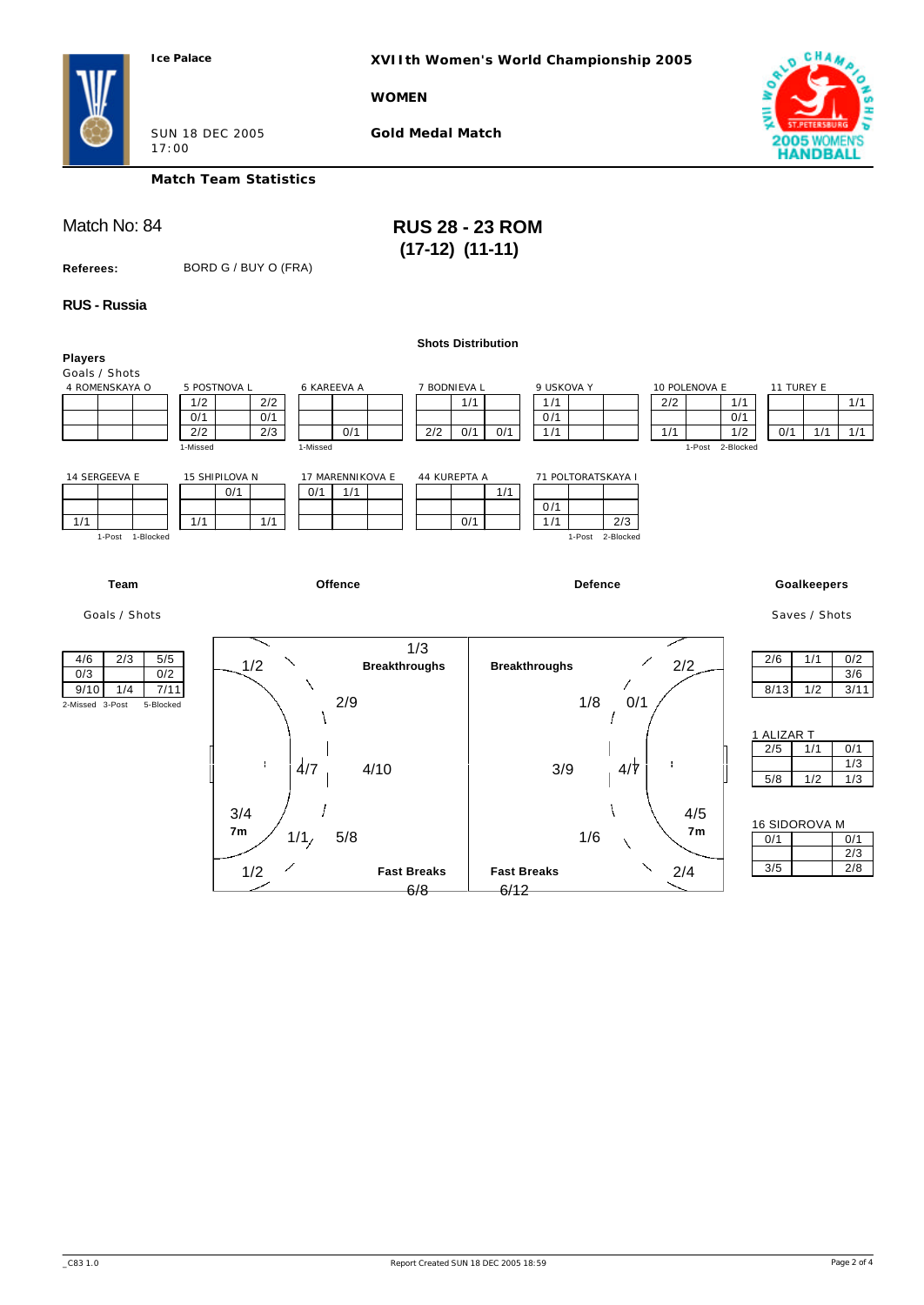**XVIIth Women's World Championship 2005**

### **WOMEN**



SUN 18 DEC 2005 17:00

**Gold Medal Match**



**Match Team Statistics**

## Match No: 84 **RUS 28 - 23 ROM (17-12) (11-11)**

**Referees:** BORD G / BUY O (FRA)

### **ROM - Romania**

|                 | <b>Players</b>               |       |    |     |      | <b>Shots</b>   |                |           |           |                | <b>Offence</b> |           | <b>Defence</b> |   | <b>Penalties</b> |    |           |
|-----------------|------------------------------|-------|----|-----|------|----------------|----------------|-----------|-----------|----------------|----------------|-----------|----------------|---|------------------|----|-----------|
| No.             | <b>Name</b>                  | G/S   | %  | 6m  | Wing | 9 <sub>m</sub> | 7 <sub>m</sub> | <b>FB</b> | <b>BT</b> | AS             | TF.            | <b>ST</b> | <b>BS</b>      |   | YC 2Min RC       | EX | <b>TP</b> |
|                 | <b>TAMAS Ludmila Tereza</b>  |       |    |     |      |                |                |           |           |                |                |           |                |   |                  |    | 25:19     |
| 2               | <b>MAIER Ramona Petruta</b>  | 4/5   | 80 |     | 1/2  |                | 3/3            |           |           |                |                |           |                |   |                  |    | 43:54     |
| 5 <sup>1</sup>  | <b>IVAN Raluca Iuliana</b>   |       |    |     |      |                |                |           |           |                |                | 3         |                |   | 2                |    | 27:58     |
| 6               | <b>GATZEL Roxana</b>         | 1/2   | 50 |     |      | 0/1            |                | 1/1       |           | 2              | 2              |           |                |   |                  |    | 25:36     |
|                 | LAZER Ana Maria              |       |    |     |      |                |                |           |           |                |                |           |                |   |                  |    | 7:57      |
| 9               | <b>BRADEANU Aurelia</b>      | 1/4   | 25 | 0/1 |      | 1/1            |                | 0/2       |           |                |                |           |                |   |                  |    | 38:51     |
| 10              | GILCA Ionela                 | 4/6   | 67 | 4/6 |      |                |                |           |           | $\overline{2}$ |                |           |                |   |                  |    | 27:02     |
| 12              | RADULESCU Paula              |       |    |     |      |                |                |           |           |                |                |           |                |   |                  |    | 3:18      |
| 13              | <b>VARZARU Cristina</b>      | 0/1   | 0  |     | 0/1  |                |                |           |           |                |                |           |                |   |                  |    | 19:44     |
| 14              | <b>LUCA Steluta</b>          | 2/8   | 25 |     | 1/1  | 1/6            |                | 0/1       |           | 3              | 2              |           |                |   |                  |    | 56:33     |
| 15              | ARDEAN ELISEI Valentina Neli | 7/13  | 54 | 0/1 | 2/2  | 0/3            |                | 5/7       |           |                |                |           |                |   |                  |    | 59:17     |
| 16              | <b>DINU</b> Luminita         | 0/1   | 0  |     |      |                |                | 0/1       |           |                |                |           |                |   |                  |    | 31:23     |
| 17              | <b>GOGIRLA Simona Silvia</b> | 3/10  | 30 |     |      | 2/8            | 1/2            |           |           | 2              |                |           |                |   |                  |    | 15:53     |
| 19 <sup>1</sup> | LECUSANU Georgeta Narcisa    | 1/5   | 20 |     |      | 1/5            |                |           |           | 5              | 5              |           | 3              |   |                  |    | 37:15     |
|                 | Bench / Team                 |       |    |     |      |                |                |           |           |                |                |           |                |   |                  |    |           |
|                 | Totals                       | 23/55 | 42 | 4/8 | 4/6  | 5/24           | 4/5            | 6/12      |           | 16             | 13.            | 6         | 5              | 3 | 5                |    |           |

|     | <b>Goalkeepers</b>   |       | <b>Total Shots</b> |     | 6m Shots | <b>Wing Shots</b> |     | 9m Shots |    | 7m Shots |               |     |    | <b>Fast Breaks Breakthroughs</b> |     |
|-----|----------------------|-------|--------------------|-----|----------|-------------------|-----|----------|----|----------|---------------|-----|----|----------------------------------|-----|
| No. | Name                 | S/S   | %                  | S/S | %        | S/S               | %   | S/S      | %  | S/S      | $\frac{9}{6}$ | S/S | %  | S/S                              | %   |
|     | TAMAS Ludmila Tereza | 4/16  | 25                 | 1/3 | つつ<br>ບບ | 0/1               |     | 1/7      | 14 | 0/1      |               | 12  | 50 | 1/2                              | 50  |
|     | RADULESCU Paula      | 0/3   |                    |     |          | 0/1               |     | 0/1      |    |          |               | 0/1 |    |                                  |     |
| 16  | DINU Luminita        | 12/25 | 48                 | 2/5 | 40       | 2/2               | 100 | 5/9      | 56 | 1/3      | 33            | /5  | 20 |                                  | 100 |
|     | Totals               | 16/44 | 36                 | 3/8 | 38       | 2/4               | 50  | 6/17     | 35 | 1/4      | 25            | 2/8 | つに | 2/3                              | 67  |

| <b>Team Shots</b>    | Goals | <b>Saves</b> | <b>Missed</b> | Post | <b>Blocked</b> | Total | %  |
|----------------------|-------|--------------|---------------|------|----------------|-------|----|
| 6m Shots             | 4     | 4            |               |      |                |       | 50 |
| <b>Wing Shots</b>    |       |              |               |      |                |       | 67 |
| 9m Shots             |       |              |               |      |                | 24    | 21 |
| 7m Shots             |       |              |               |      | n/a            |       | 80 |
| <b>Fast Breaks</b>   | 6     |              |               |      |                | 12    | 50 |
| <b>Breakthroughs</b> |       |              |               |      |                |       |    |
| <b>Totals</b>        | 23    | 18           |               | 5    |                | 55    | 42 |

**Number of Attacks:** 64, **Scoring Efficiency:** 36%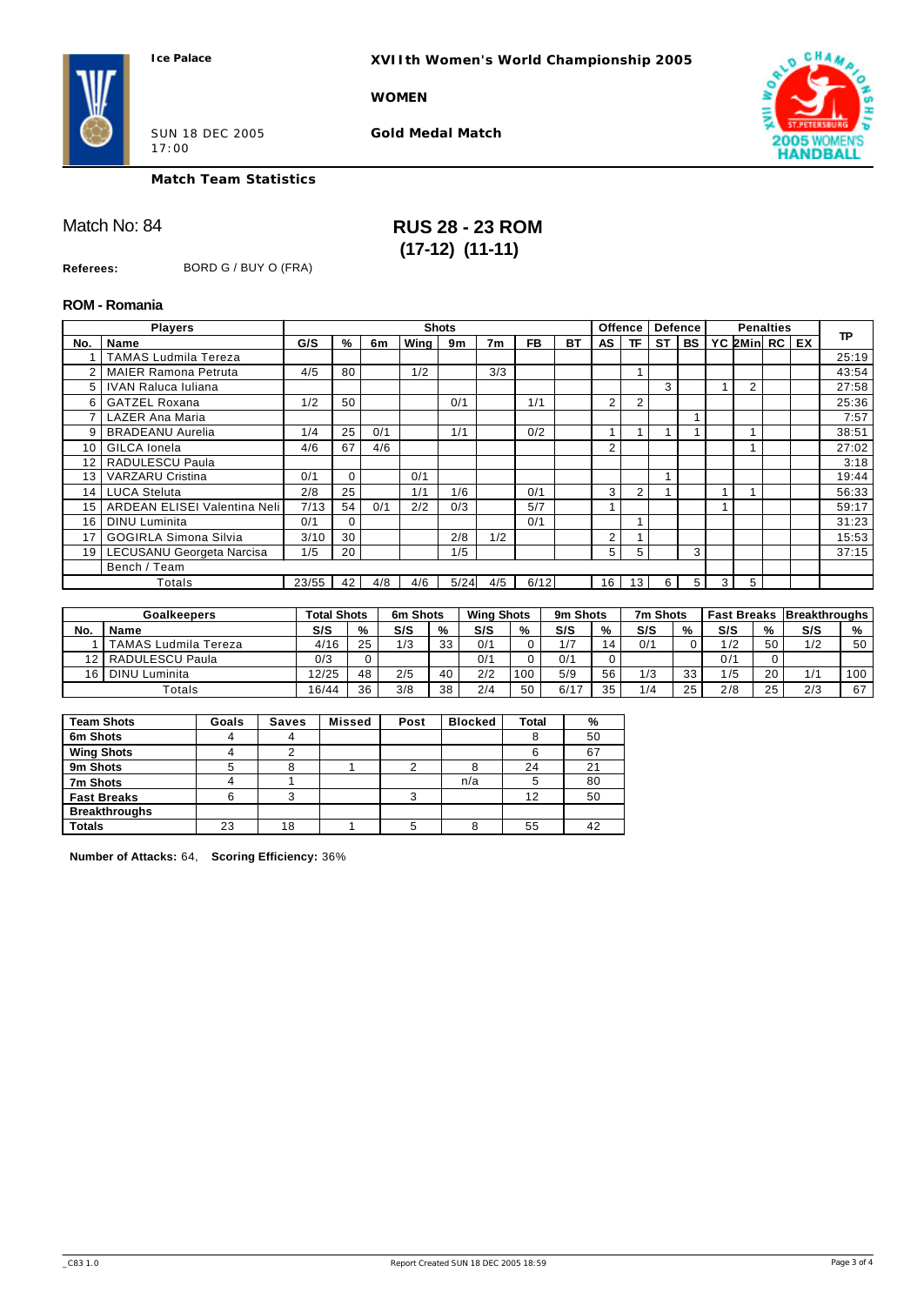**XVIIth Women's World Championship 2005**

**WOMEN**



SUN 18 DEC 2005 17:00

**Gold Medal Match**

**Match Team Statistics**

Match No: 84 **RUS 28 - 23 ROM (17-12) (11-11)** 

**Referees:** BORD G / BUY O (FRA)

**ROM - Romania**

|                                                                                 |                                                                                                                                        | <b>Shots Distribution</b>                                              |                                                                                                        |
|---------------------------------------------------------------------------------|----------------------------------------------------------------------------------------------------------------------------------------|------------------------------------------------------------------------|--------------------------------------------------------------------------------------------------------|
| <b>Players</b><br>Goals / Shots                                                 |                                                                                                                                        |                                                                        |                                                                                                        |
| 2 MAIER R<br>1/1<br>0/1<br>2/2<br>1/1                                           | 5 IVAN R<br>6 GATZEL R<br>1/1<br>1-Blocked                                                                                             | 7 LAZER A<br>9 BRADEANU A<br>10 GILCA I<br>1/1<br>0/2<br>0/2<br>1-Post | 13 VARZARU C<br>4/4<br>0/1                                                                             |
| 14 LUCA S<br>1/1<br>1/2<br>5-Blocked                                            | 15 ARDEAN ELISEI V<br>17 GOGIRLA S<br>1/2<br>1/2<br>1/1<br>3/4<br>0/1<br>1/3<br>2/3<br>0/1<br>1/1<br>1/2<br>1-Post<br>1-Post 2-Blocked | 19 LECUSANU G<br>0/1<br>0/1<br>1-Missed 1-Post                         |                                                                                                        |
| Team                                                                            | Offence                                                                                                                                | <b>Defence</b>                                                         | Goalkeepers                                                                                            |
| Goals / Shots                                                                   |                                                                                                                                        |                                                                        | Saves / Shots                                                                                          |
| 2/2<br>4/6<br>0/1<br>3/6<br>5/13<br>1/2<br>8/11<br>1-Missed 5-Post<br>8-Blocked | ╲<br>2/4<br><b>Breakthroughs</b><br>1/6<br>÷<br>$\frac{4}{7}$<br>3/9                                                                   | 1/3<br>1/2<br><b>Breakthroughs</b><br>5/8<br>1/1<br>ł<br>4/7<br>4/10   | 2/6<br>1/3<br>0/5<br>3/3<br>2/2<br>1/10<br>3/4<br>4/11<br>1 TAMAS L<br>2/3<br>0/1<br>0/6<br>1/2<br>1/4 |
|                                                                                 | 4/5<br>7 <sub>m</sub><br>0/1/<br>1/8<br>2/2<br><b>Fast Breaks</b><br>6/12                                                              | 3/4<br>7 <sub>m</sub><br>2/9<br>1/2<br><b>Fast Breaks</b><br>6/8       | 12 RADULESCU P<br>0/1<br>0/1<br>0/1<br>16 DINU L                                                       |

| <b>LEGEND</b> |                                 |      |                         |     |                    |      |                      |    |                   |
|---------------|---------------------------------|------|-------------------------|-----|--------------------|------|----------------------|----|-------------------|
| G/S           | Goals / Shots                   | %    | Efficiency              | 6m  | 6-metre Shots      | 7m   | 7-metre Shots        | 9m | 9-metre Shots     |
| S/S           | Saves / Shots                   | Wing | Wing Shots              | FB  | <b>Fast Breaks</b> | BT   | <b>Breaktroughs</b>  | EX | <b>Exclusions</b> |
| AS            | Assists                         | ᅚ    | <b>Technical Faults</b> | ST  | Steals             | BS   | <b>Blocked Shots</b> | TP | Time Played       |
| YC            | <b>Yellow Cards</b>             | RC   | <b>Red Cards</b>        | n/a | not applicable     | 2Min | 2 Minute Suspensions |    |                   |
| ٠             | 2 Minute + 2 Minute Suspensions |      |                         |     |                    |      |                      |    |                   |

 $3/3$  2/2 1/4 2/2 3/6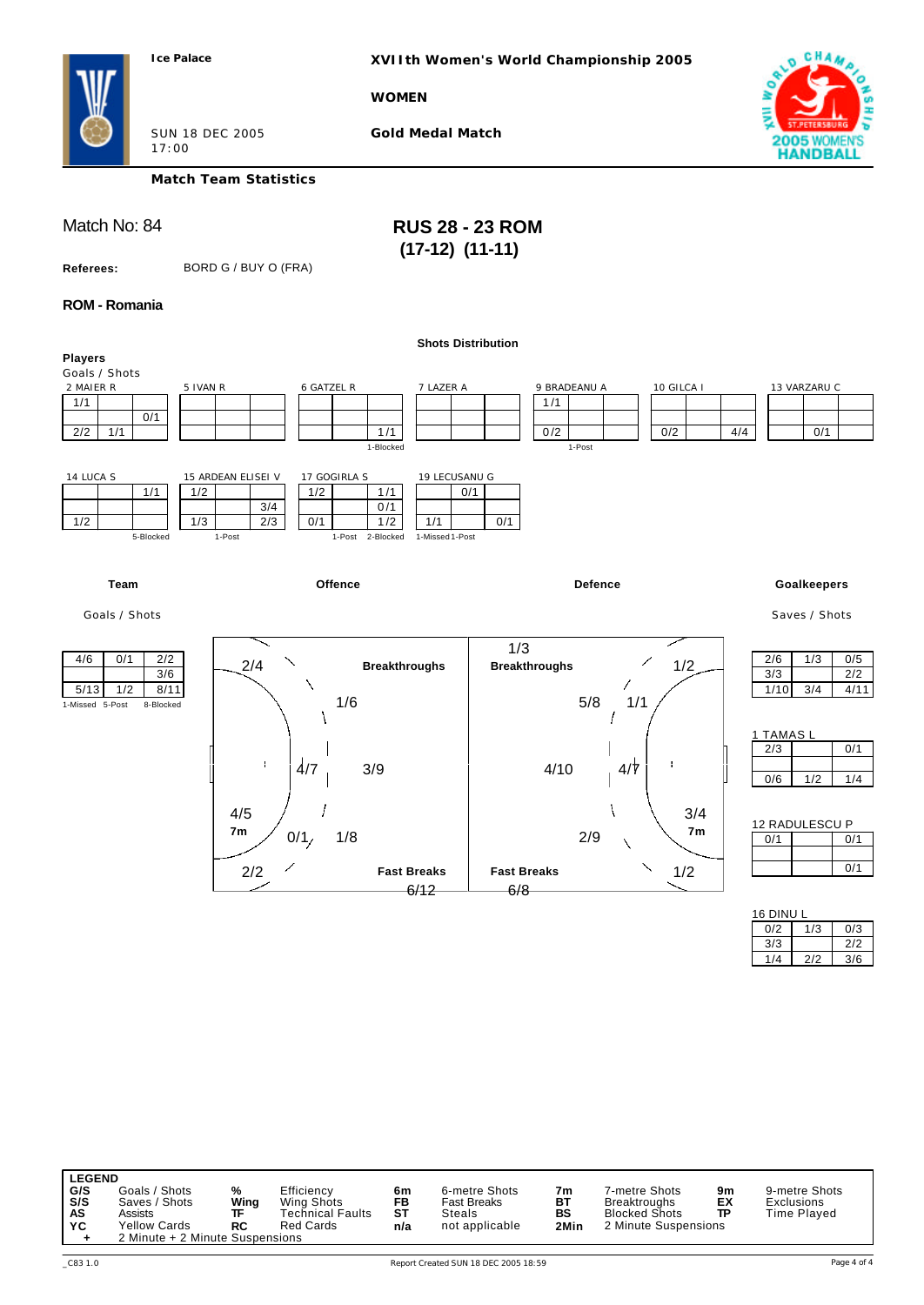**XVIIth Women's World Championship 2005**

**WOMEN**



**Gold Medal Match**



**Play by Play**

# Match No: 84 **RUS 28 - 23 ROM (17-12) (11-11)**

### **Teams:**

- **RUS** 1 ALIZAR Tatiana **4 ROMENSKAYA Oxana** 5 POSTNOVA Liudmila 6 KAREEVA Anna
	- 7 BODNIEVA Liudmila 9 USKOVA Yana 10 POLENOVA Elena 11 TUREY Emilia
	- 14 SERGEEVA Elena 15 SHIPILOVA Natalia 16 SIDOROVA Maria 17 MARENNIKOVA Ekaterina
	- 44 KUREPTA Anna 71 POLTORATSKAYA Irina
- 
- **ROM** 1 TAMAS Ludmila Tereza 2 MAIER Ramona Petruta 5 IVAN Raluca Iuliana 6 GATZEL Roxana<br>7 LAZER Ana Maria 9 BRADEANU Aurelia 10 GILCA Ionela 12 RADULESCU Paula
	-
	- 13 VARZARU Cristina 14 LUCA Steluta 15 ARDEAN ELISEI Valentina N 16 DINU Luminita<br>17 GOGIRLA Simona Silvia 19 LECUSANU Georgeta Narcisa
- 
- 
- 
- 9 BRADEANU Aurelia
	-
	- 19 LECUSANU Georgeta Narcisa
- 
- 
- 
- 
- 
- 
- 
- 
- 
- 
- 

**FIRST HALF**

| Match<br>Time | <b>RUS - Russia</b>                                                | Score Lead |      | <b>ROM - Romania</b>                                            |
|---------------|--------------------------------------------------------------------|------------|------|-----------------------------------------------------------------|
| 0:00          | 16 SIDOROVA M Goalkeeper                                           |            |      |                                                                 |
| 0:00          |                                                                    |            |      | 12 RADULESCU P Goalkeeper                                       |
| 0:56          |                                                                    | $0 - 1$    | $-1$ | 15 ARDEAN ELISEI V Goal left wing bottom right (19 LECUSANU G)  |
| 1:05          | 4 ROMENSKAYA O Technical fault                                     |            |      |                                                                 |
| 1:06          |                                                                    |            |      | 5 IVAN R Steal                                                  |
| 1:11          |                                                                    | $0 - 2$    | $-2$ | 15 ARDEAN ELISEI V Goal fast break middle right (19 LECUSANU G) |
| 1:34          | 11 TUREY E Goal left wing bottom right (10 POLENOVA E)             | $1 - 2$    | $-1$ |                                                                 |
| 2:15          |                                                                    |            |      | 14 LUCA S Shot right 9m blocked                                 |
| 2:21          | 11 TUREY E Goal fast break top right (16 SIDOROVA M)               | $2 - 2$    | 0    |                                                                 |
| 2:49          |                                                                    |            |      | 6 GATZEL R Shot centre 9m blocked                               |
| 3:09          | 5 POSTNOVA L Goal left 9m top left                                 | $3 - 2$    | $+1$ |                                                                 |
| 3:41          |                                                                    |            |      | 10 GILCA I 7m received                                          |
| 3:41          | 10 POLENOVA E Warning (yellow card)                                |            |      |                                                                 |
| 3:41          | 17 MARENNIKOVA E Warning (yellow card)                             |            |      |                                                                 |
| 3:42          | 10 POLENOVA E 7m caused                                            |            |      |                                                                 |
| 3:42          |                                                                    | $3 - 3$    | 0    | 17 GOGIRLA S Goal Penalty shot top left (10 GILCA I)            |
| 4:27          | 10 POLENOVA E Goal left 9m top left                                | $4 - 3$    | $+1$ |                                                                 |
| 4:52          | 17 MARENNIKOVA E Steal                                             |            |      |                                                                 |
| 4:53          |                                                                    |            |      | 19 LECUSANU G Technical fault                                   |
| 5:01          | 5 POSTNOVA L Goal fast break bottom right                          | $5 - 3$    | $+2$ |                                                                 |
| 5:28          |                                                                    |            |      | 19 LECUSANU G Technical fault                                   |
| 6:02          | 14 SERGEEVA E Shot centre 9m blocked                               |            |      |                                                                 |
| 6:11          |                                                                    |            |      | 15 ARDEAN ELISEI V 7m received                                  |
| 6:14          | 10 POLENOVA E 7m caused                                            |            |      |                                                                 |
| 6:17          |                                                                    | $5 - 4$    | $+1$ | 2 MAIER R Goal Penalty shot bottom centre (15 ARDEAN ELISEI V)  |
| 6:43          | 5 POSTNOVA L Shot left 9m saved middle right                       |            |      |                                                                 |
| 6:52          |                                                                    |            |      | 19 LECUSANU G Technical fault                                   |
| 7:17          | 10 POLENOVA E Goal left 9m top right                               | $6 - 4$    | $+2$ |                                                                 |
| 7:45          |                                                                    |            |      | 6 GATZEL R Technical fault                                      |
| 7:49          | 17 MARENNIKOVA E Goal fast break top centre (16 SIDOROVA M)        | $7 - 4$    | $+3$ |                                                                 |
| 8:16          |                                                                    |            |      | 14 LUCA S Shot right 9m blocked                                 |
| 8:26          | 5 POSTNOVA L Shot fast break saved middle left                     |            |      |                                                                 |
| 8:33          |                                                                    |            |      | 16 DINU L Shot fast break post                                  |
| 9:08          | 10 POLENOVA E Shot centre 9m saved middle right                    |            |      |                                                                 |
| 9:21          |                                                                    |            |      | 9 BRADEANU A Shot fast break post                               |
| 9:25          | 5 POSTNOVA L Goal fast break top right (11 TUREY E)                | $8 - 4$    | $+4$ |                                                                 |
| 10:03         |                                                                    | $8 - 5$    | $+3$ | 10 GILCA I Goal centre 6m bottom right (19 LECUSANU G)          |
| 10:31         |                                                                    |            |      | 5 IVAN R Warning (yellow card)                                  |
| 10:46         | 10 POLENOVA E Shot right 9m blocked                                |            |      |                                                                 |
| 10:52         |                                                                    |            |      | 15 ARDEAN ELISEI V Shot fast break post                         |
| 11:26         |                                                                    |            |      | 5 IVAN R 2 minutes suspension                                   |
| 11:35         | 5 POSTNOVA L Technical fault                                       |            |      |                                                                 |
| 11:36         |                                                                    |            |      | 13 VARZARU C Steal                                              |
| 11:42         |                                                                    |            |      | 15 ARDEAN ELISEI V Shot fast break saved bottom left            |
| 11:48         | 17 MARENNIKOVA E Technical fault                                   |            |      |                                                                 |
| 12:19         | 5 POSTNOVA L Warning (yellow card)                                 |            |      |                                                                 |
| 12:45         |                                                                    |            |      | 15 ARDEAN ELISEI V Shot left 9m saved bottom right              |
| 13:02         |                                                                    |            |      | 14 LUCA S Shot left 9m blocked                                  |
|               | 13:11   15 SHIPILOVA N Goal fast break bottom right (5 POSTNOVA L) | $9 - 5$    | $+4$ |                                                                 |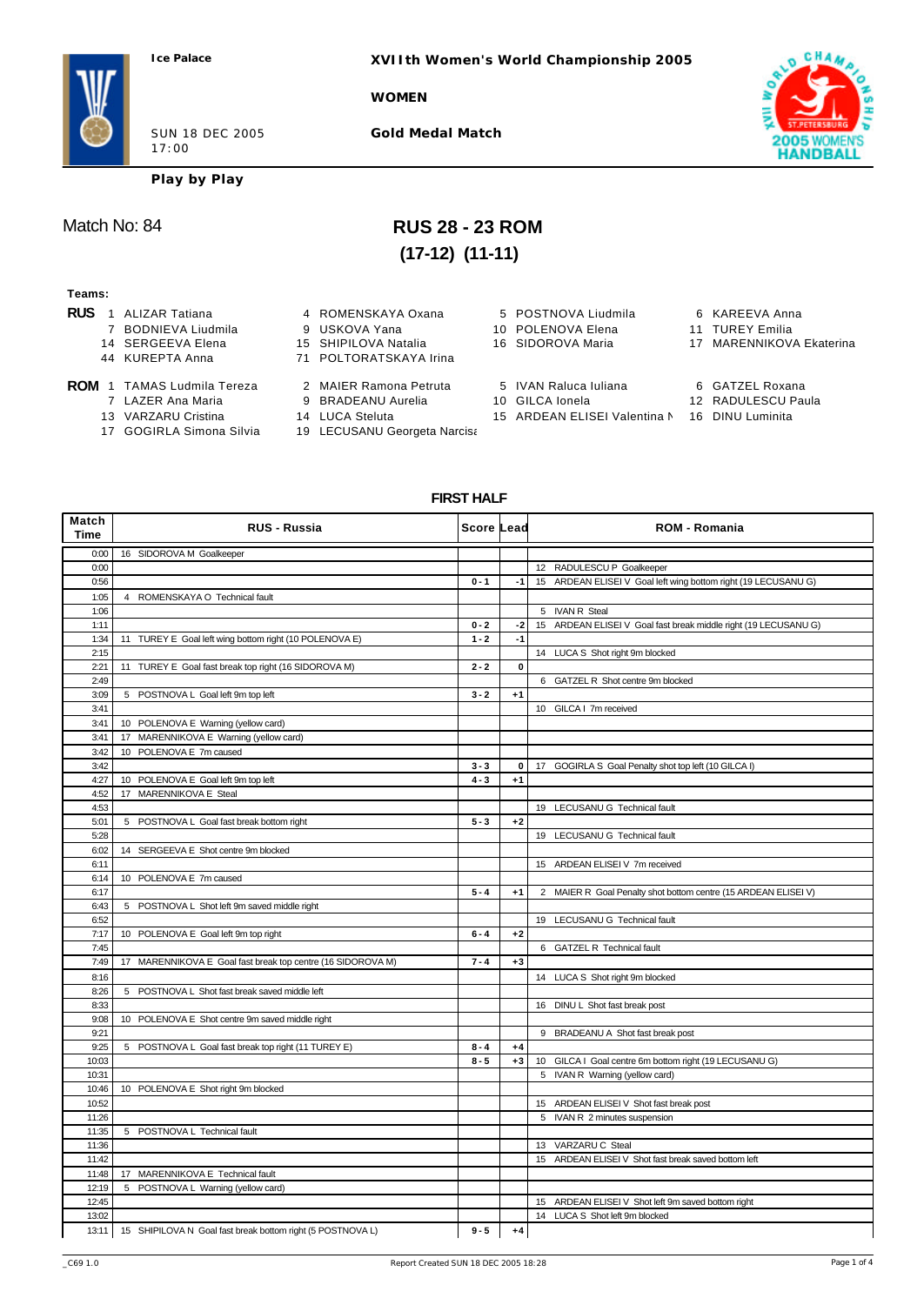**XVIIth Women's World Championship 2005**

### **WOMEN**

SUN 18 DEC 2005 17:00

**Gold Medal Match**



**Play by Play**

### **FIRST HALF**

| Match<br><b>Time</b> | <b>RUS - Russia</b>                                              | Score ∣Lead |      | <b>ROM - Romania</b>                                 |
|----------------------|------------------------------------------------------------------|-------------|------|------------------------------------------------------|
| 13:15                |                                                                  |             |      | 15 ARDEAN ELISEI V Warning (yellow card)             |
| 13:56                |                                                                  |             |      | 6 GATZEL R Technical fault                           |
| 14:28                | 7 BODNIEVA L Goal centre 6m top centre (5 POSTNOVA L)            | $10 - 5$    | $+5$ |                                                      |
| 14:34                |                                                                  |             |      | 14 LUCA S Warning (yellow card)                      |
| 14:41                |                                                                  |             |      | <b>TADICI G Timeout</b>                              |
| 15:15                |                                                                  |             |      | <b>Technical fault</b>                               |
| 15:30                | 15 SHIPILOVA N Shot centre 6m saved top centre                   |             |      |                                                      |
| 15:45                | 15 SHIPILOVA N 7m received                                       |             |      |                                                      |
| 15:46                |                                                                  |             |      | 10 GILCA I 7m caused                                 |
| 15:53                | 10 POLENOVA E Goal Penalty shot top left (15 SHIPILOVA N)        | $11 - 5$    | $+6$ |                                                      |
| 16:24                |                                                                  |             |      | 17 GOGIRLA S Shot centre 9m blocked                  |
| 17:02                | 5 POSTNOVA L Shot left 9m saved bottom right                     |             |      |                                                      |
| 17:36                |                                                                  | $11 - 6$    | $+5$ | 10 GILCA I Goal centre 6m bottom right (14 LUCA S)   |
| 18:11                | 71 POLTORATSKAYA I Shot centre 9m blocked                        |             |      |                                                      |
| 18:31                | 71 POLTORATSKAYA I 7m received                                   |             |      |                                                      |
| 18:31                |                                                                  |             |      | 9 BRADEANU A 7m caused                               |
| 18:56                | 10 POLENOVA E Goal Penalty shot bottom left (71 POLTORATSKAYA I) | $12 - 6$    | $+6$ |                                                      |
| 19:20                | 10 POLENOVA E 2 minutes suspension                               |             |      |                                                      |
| 19:31                |                                                                  |             |      | 17 GOGIRLA S Shot centre 9m saved middle right       |
| 20:14                | 71 POLTORATSKAYA I Shot right 9m saved middle left               |             |      |                                                      |
| 20:50                |                                                                  |             |      | 15 ARDEAN ELISEI V Shot left 9m saved middle right   |
| 21:00                | BODNIEVA L 2 minutes suspension<br>7                             |             |      |                                                      |
| 21:00                |                                                                  | $12 - 7$    | $+5$ | 10 GILCA I Goal centre 6m bottom right (6 GATZEL R)  |
| 21:15                | 6 KAREEVA A Technical fault                                      |             |      |                                                      |
| 21:27                |                                                                  | $12 - 8$    | $+4$ | 6 GATZEL R Goal fast break bottom right              |
| 22:05                | 71 POLTORATSKAYA I Goal left 6m bottom right                     | $13 - 8$    | $+5$ |                                                      |
| 22:28                |                                                                  | $13 - 9$    | $+4$ | 2 MAIER R Goal right wing bottom left (14 LUCA S)    |
| 23:00                | 71 POLTORATSKAYA I Goal left 9m bottom left                      | $14 - 9$    | $+5$ |                                                      |
| 23:38                |                                                                  |             |      | <b>GOGIRLA S Technical fault</b><br>17               |
| 24:21                | 5 POSTNOVA L Shot left 9m saved top left                         |             |      |                                                      |
| 24:45                |                                                                  | $14 - 10$   | $+4$ | GOGIRLA S Goal centre 9m bottom right<br>17          |
| 25:12                | 7 BODNIEVA L Technical fault                                     |             |      |                                                      |
| 25:34                |                                                                  |             |      | 15 ARDEAN ELISEI V Shot left 6m saved bottom left    |
| 25:41                | 17 MARENNIKOVA E Shot fast break saved top left                  |             |      |                                                      |
| 25:48                | $\overline{7}$<br>BODNIEVA L Goal fast break bottom left         | $15 - 10$   | $+5$ |                                                      |
| 26:13                |                                                                  |             |      | 14 LUCA S Shot right 9m blocked                      |
| 26:19                |                                                                  |             |      | 9 BRADEANU A Shot centre 6m saved bottom left        |
| 26:53                | 10 POLENOVA E Goal left 9m bottom right                          | $16 - 10$   | $+6$ |                                                      |
| 27:18                |                                                                  | $16 - 11$   | $+5$ | 14 LUCA S Goal right 9m top right                    |
| 27:39                | 7 BODNIEVA L Goal centre 6m bottom left (71 POLTORATSKAYA I)     | $17 - 11$   | $+6$ |                                                      |
| 27:41                |                                                                  |             |      | 9 BRADEANU A 2 minutes suspension                    |
| 28:00                |                                                                  |             |      | 17 GOGIRLA S Shot right 9m saved bottom right        |
| 28:35                | 71 POLTORATSKAYA I Shot centre 9m post                           |             |      |                                                      |
| 28:54                | TREFILOV E Timeout                                               |             |      |                                                      |
| 29:05                | 10 POLENOVA E Shot right 9m blocked                              |             |      |                                                      |
| 29:09                | 10 POLENOVA E Shot right 9m post                                 |             |      |                                                      |
| 29:40                |                                                                  | $17 - 12$   | $+5$ | 14 LUCA S Goal right wing bottom left (17 GOGIRLA S) |
| 29:58                | 17 MARENNIKOVA E Technical fault                                 |             |      |                                                      |
| 29:59                |                                                                  |             |      | 5 IVAN R Steal                                       |

### **SECOND HALF**

| Match<br>Time | <b>RUS - Russia</b>                                 | Score Lead |      | <b>ROM - Romania</b>                                                  |
|---------------|-----------------------------------------------------|------------|------|-----------------------------------------------------------------------|
| 30:00         |                                                     |            |      | <b>TAMAS L Goalkeeper</b>                                             |
| 30:00         | <b>ALIZAR T Goalkeeper</b>                          |            |      |                                                                       |
| 30:30         | 5 POSTNOVA L Goal centre 9m bottom left             | $18 - 12$  | $+6$ |                                                                       |
| 30:58         |                                                     |            |      | GOGIRLA S Shot centre 9m blocked<br>17 <sup>2</sup>                   |
| 31:16         | ROMENSKAYA O 2 minutes suspension<br>$\overline{4}$ |            |      |                                                                       |
| 31:16         |                                                     |            |      | GILCA I 7m received<br>10 <sup>1</sup>                                |
| 31:16         | 4 ROMENSKAYA O 7m caused                            |            |      |                                                                       |
| 31:18         |                                                     |            |      | 17 GOGIRLA S Penalty shot saved bottom left                           |
| 31:48         | 9 USKOVA Y Goal centre 6m top left (5 POSTNOVA L)   | $19 - 12$  | $+7$ |                                                                       |
| 32:12         |                                                     | 19 - 13    | $+6$ | 10 <sup>°</sup><br>GILCA I Goal centre 6m bottom right (17 GOGIRLA S) |
| 32:36         | 14 SERGEEVA E Technical fault                       |            |      |                                                                       |
| 32:45         |                                                     | $19 - 14$  | $+5$ | 15 ARDEAN ELISEI V Goal fast break middle right                       |
| 32:45         | 10 POLENOVA E 2 minutes suspension                  |            |      |                                                                       |
| 33:15         | 5 POSTNOVA L Goal centre 9m bottom right            | $20 - 14$  | $+6$ |                                                                       |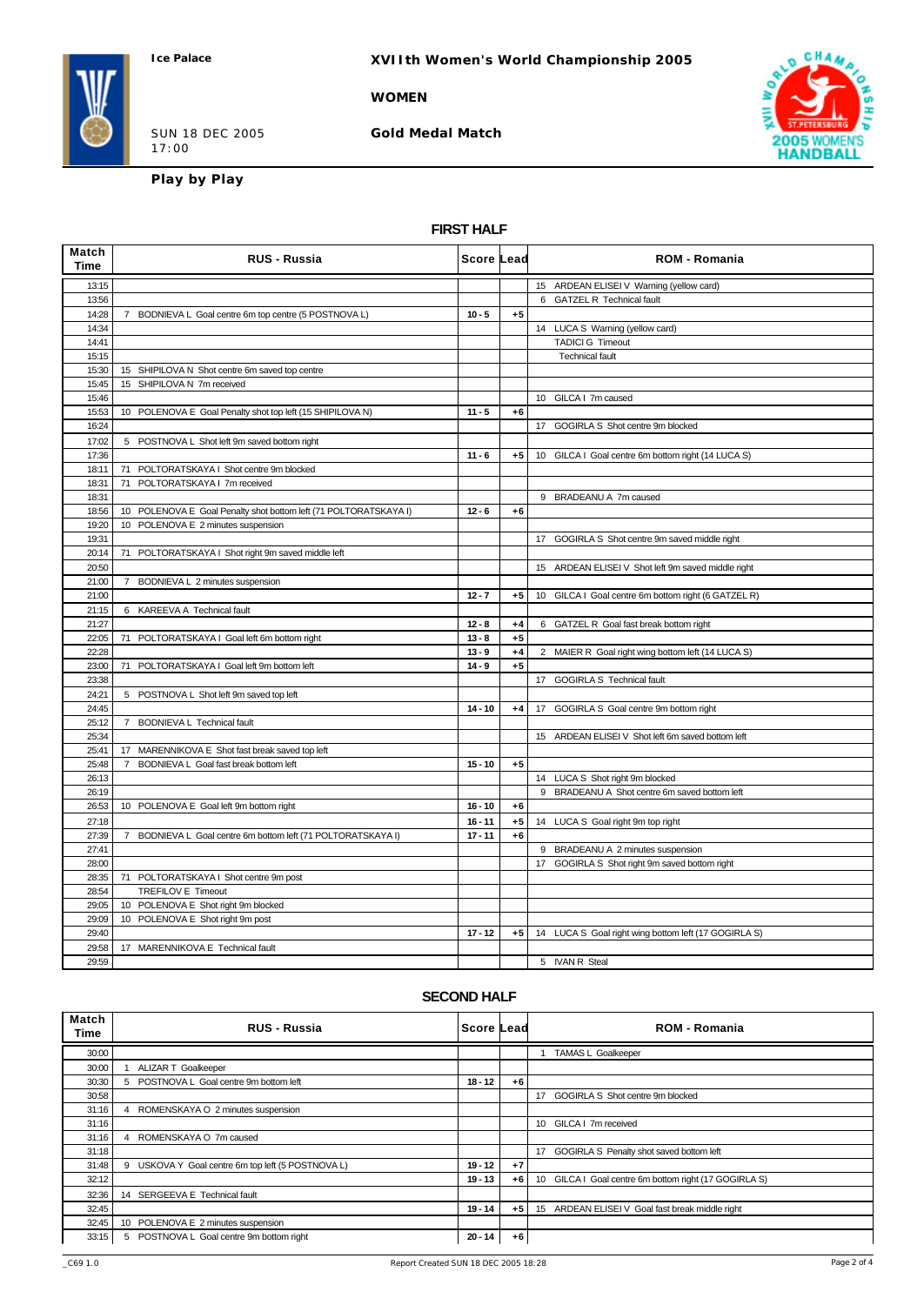### **WOMEN**

SUN 18 DEC 2005 17:00

**Gold Medal Match**



**Play by Play**

### **SECOND HALF**

| Match<br>Time  | <b>RUS - Russia</b>                                             | Score Lead |      | <b>ROM - Romania</b>                                           |
|----------------|-----------------------------------------------------------------|------------|------|----------------------------------------------------------------|
| 33:40          | 5 POSTNOVA L 2 minutes suspension                               |            |      |                                                                |
| 33:56<br>34:28 |                                                                 |            |      | 17 GOGIRLA S Shot left 9m post                                 |
| 34:30          | 7 BODNIEVA L 7m received                                        |            |      | 14 LUCA S 7m caused                                            |
| 34:43          | 11 TUREY E Goal Penalty shot bottom centre (7 BODNIEVA L)       | $21 - 14$  | $+7$ |                                                                |
| 35:02          |                                                                 |            |      | 10 GILCA I 7m received                                         |
| 35:02<br>35:02 | 4 ROMENSKAYA O 2 minutes suspension<br>4 ROMENSKAYA O 7m caused |            |      |                                                                |
| 35:04          |                                                                 | $21 - 15$  | $+6$ | 2 MAIER R Goal Penalty shot top left (10 GILCA I)              |
| 35:31          | 9 USKOVA Y Technical fault                                      |            |      |                                                                |
| 35:43<br>36:06 | 11 TUREY E Technical fault                                      |            |      | 9 BRADEANU A Technical fault                                   |
| 36:29          |                                                                 |            |      | 10 GILCA I Shot centre 6m saved bottom left                    |
| 37:16          | 5 POSTNOVA L Goal right 9m top right                            | $22 - 15$  | $+7$ |                                                                |
| 37:41<br>38:20 | 6 KAREEVA A Technical fault                                     |            |      | 2 MAIER R Shot right wing saved middle right                   |
| 38:37          |                                                                 | $22 - 16$  | +6   | 19 LECUSANU G Goal centre 9m bottom left                       |
| 39:05          | 7 BODNIEVA L Shot centre 6m saved bottom right                  |            |      |                                                                |
| 39:08          |                                                                 | $22 - 17$  | $+5$ | 15 ARDEAN ELISEI V Goal fast break bottom left (19 LECUSANU G) |
| 40:00<br>40:00 | 10 POLENOVA E Penalty shot saved bottom right                   |            |      | 14 LUCA S 2 minutes suspension                                 |
| 40:01          |                                                                 |            |      | 14 LUCA S 7m caused                                            |
| 40:01          | 17 MARENNIKOVA E 7m received                                    |            |      |                                                                |
| 40:25<br>40:25 | 17 MARENNIKOVA E Steal                                          |            |      | 19 LECUSANU G Technical fault                                  |
| 40:30          | 17 MARENNIKOVA E Technical fault                                |            |      |                                                                |
| 41:13          |                                                                 |            |      | 19 LECUSANU G Shot centre 9m saved bottom right                |
| 41:45          | 5 POSTNOVA L Goal breakthrough bottom left                      | $23 - 17$  | $+6$ |                                                                |
| 42:32<br>42:56 | 6 KAREEVA A Shot breakthrough saved bottom centre               |            |      | 19 LECUSANU G Shot centre 9m post                              |
| 43:12          |                                                                 |            |      | 19 LECUSANU G Technical fault                                  |
| 43:54          | 17 MARENNIKOVA E Technical fault                                |            |      |                                                                |
| 44:02<br>44:26 | 71 POLTORATSKAYA I Technical fault                              |            |      | 9 BRADEANU A Shot fast break saved bottom left                 |
| 44:30          |                                                                 |            |      | 5 IVAN R Steal                                                 |
| 44:35          |                                                                 | $23 - 18$  | $+5$ | 15 ARDEAN ELISEI V Goal fast break top left (19 LECUSANU G)    |
| 45:04          |                                                                 | $24 - 18$  |      | 5 IVAN R 2 minutes suspension                                  |
| 45:09<br>45:36 | 71 POLTORATSKAYA I Goal centre 9m bottom right                  |            | $+6$ | 14 LUCA S Technical fault                                      |
| 45:48          | 14 SERGEEVA E Technical fault                                   |            |      |                                                                |
| 46:35          |                                                                 | $24 - 19$  | $+5$ | 17 GOGIRLA S Goal left 9m top right                            |
| 47:02<br>47:39 | 9 USKOVA Y Goal right wing bottom left (14 SERGEEVA E)          | $25 - 19$  | $+6$ | 14 LUCA S Technical fault                                      |
| 48:22          | 14 SERGEEVA E Goal right 9m bottom left                         | $26 - 19$  | $+7$ |                                                                |
| 48:53          |                                                                 |            |      | 19 LECUSANU G Shot right 9m saved top centre                   |
| 49:14<br>49:38 | 44 KUREPTA A Goal centre 9m top right                           | $27 - 19$  | $+8$ | 15 ARDEAN ELISEI V Shot left 9m saved top left                 |
| 50:01          | 44 KUREPTA A Shot right 9m saved bottom centre                  |            |      |                                                                |
| 50:31          |                                                                 |            |      | 17<br>GOGIRLA S Shot left 9m saved top left                    |
| 50:55          | 44 KUREPTA A Technical fault                                    |            |      |                                                                |
| 51:11<br>51:31 | TREFILOV E Timeout                                              |            |      | 13 VARZARU C Shot right wing saved bottom centre               |
| 51:51          | 9 USKOVA Y Shot right wing saved middle left                    |            |      |                                                                |
| 52:00          | 11 TUREY E Shot left wing saved bottom left                     |            |      |                                                                |
| 52:06<br>52:28 |                                                                 |            |      | 19 LECUSANU G Shot left 9m missed<br>14 LUCA S Steal           |
| 52:31          | POSTNOVA L Technical fault<br>5                                 |            |      |                                                                |
| 52:37          |                                                                 |            |      | LUCA S Shot fast break saved bottom left<br>14                 |
| 53:16          | POSTNOVA L Shot centre 9m missed<br>5                           |            |      |                                                                |
| 53:23<br>53:49 | 14 SERGEEVA E Shot right 9m post                                |            |      | 16 DINU L Technical fault                                      |
| 54:21          |                                                                 |            |      | 14 LUCA S 7m received                                          |
| 54:25          | BODNIEVA L 7m caused<br>7                                       |            |      |                                                                |
| 54:36<br>55:14 | 6 KAREEVA A Technical fault                                     | $27 - 20$  | $+7$ | MAIER R Goal Penalty shot bottom left (14 LUCA S)<br>2         |
| 55:42          |                                                                 |            |      | 10 GILCA I Shot centre 6m saved bottom left                    |
| 55:47          |                                                                 |            |      | 10 GILCA I 2 minutes suspension                                |
| 56:08          | 71 POLTORATSKAYA I Shot breakthrough saved bottom right         |            |      |                                                                |